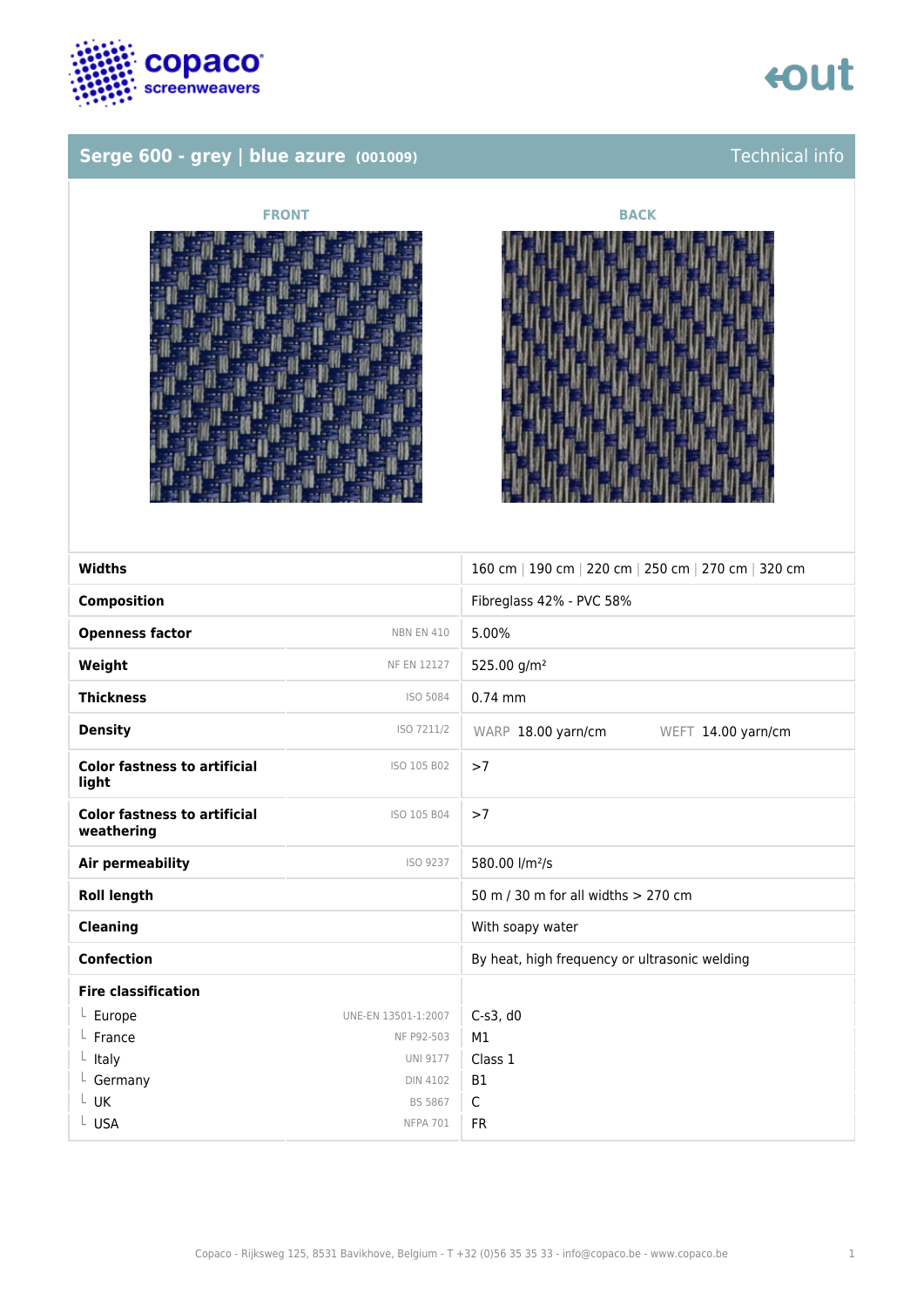

## enut

## **Serge 600 - grey | blue azure** *(001009)* **Technical info**

| <b>Tear strength</b>                                   | ISO 4674-1 methode 2 |                    |                      |  |
|--------------------------------------------------------|----------------------|--------------------|----------------------|--|
| $L$ Original                                           |                      | WARP $8.50$ daN    | <b>WEFT 7.50 daN</b> |  |
| $\perp$ After climatic chamber -30 °C                  |                      | WARP 7.80 daN      | WEFT $7.50$ daN      |  |
| $\perp$ After climatic chamber +70°C                   |                      | WARP 8.20 daN      | WEFT $7.20$ daN      |  |
| <b>Elongation up to break</b>                          | <b>ISO 1421</b>      |                    |                      |  |
| $L$ Original                                           |                      | <b>WARP 3.10 %</b> | WEFT 2.75 %          |  |
| $\perp$ After color fastness to artificial light       |                      | <b>WARP 4.00 %</b> | WEFT 2.90 %          |  |
| $\perp$ After colour fastness to artificial weathering |                      | <b>WARP 3.50 %</b> | WEFT 2.80 %          |  |
| $\perp$ After climatic chamber -30°C                   |                      | <b>WARP 3.00 %</b> | WEFT 2.50 %          |  |
| $\perp$ After climatic chamber +70°C                   |                      | <b>WARP 2.85 %</b> | <b>WEFT 2.50 %</b>   |  |
| <b>Breaking strength</b>                               | <b>ISO 1421</b>      |                    |                      |  |

| <b>Breaking strength</b>                               | ISO 1421 |                     |                     |
|--------------------------------------------------------|----------|---------------------|---------------------|
| $L$ Original                                           |          | WARP 260.00 daN/5cm | WEFT 225.00 daN/5cm |
| $\perp$ After color fastness to artificial light       |          | WARP 240.00 daN/5cm | WEFT 220.00 daN/5cm |
| $\perp$ After colour fastness to artificial weathering |          | WARP 240.00 daN/5cm | WEFT 225.00 daN/5cm |
| $\perp$ After climatic chamber -30°C                   |          | WARP 225.00 daN/5cm | WEFT 200.00 daN/5cm |
| $\perp$ After climatic chamber +70°C                   |          | WARP 180.00 daN/5cm | WEFT 185.00 daN/5cm |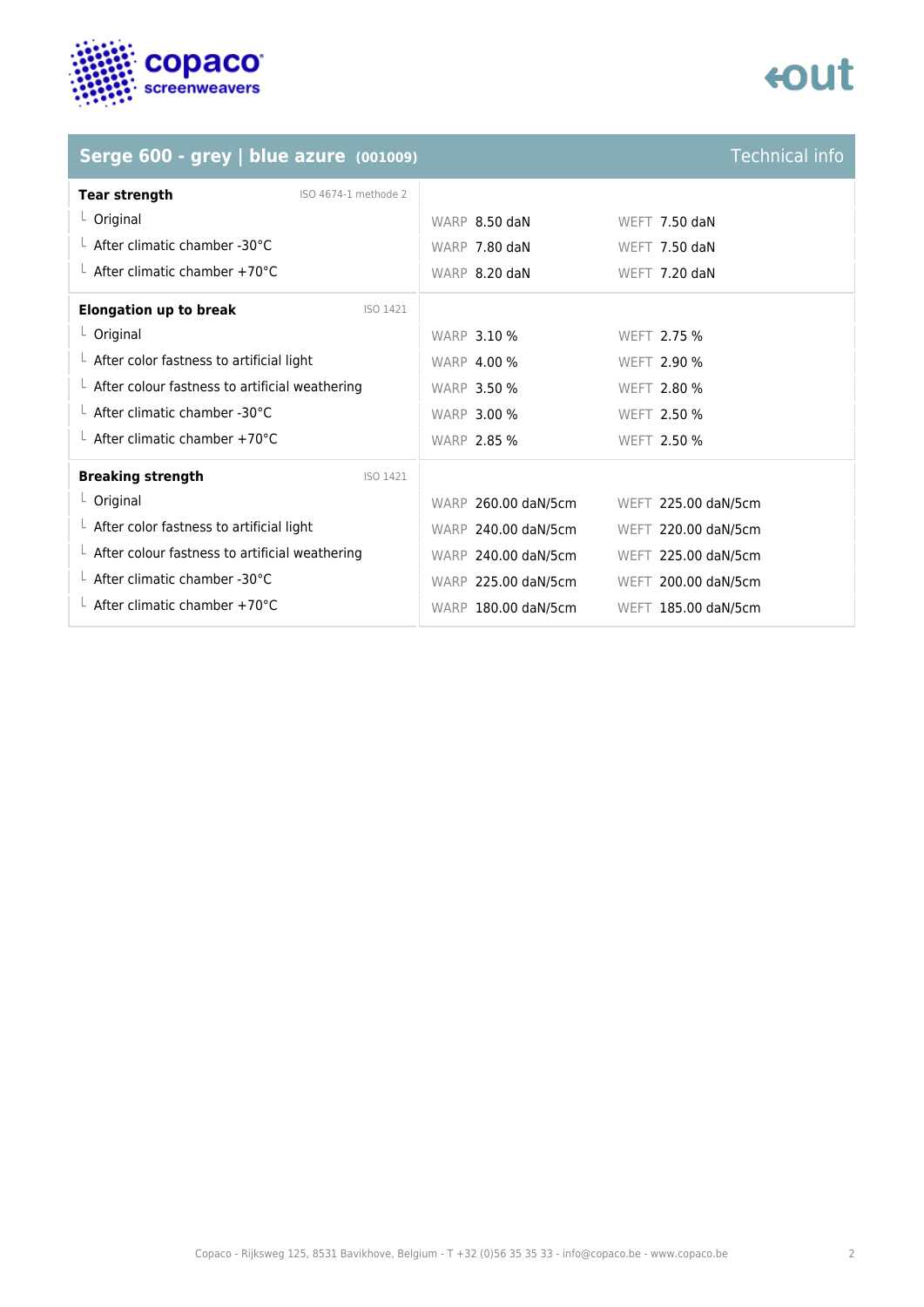

# enut

## **Front - Interior** Serge 600 - grey | blue azure (001009)

| <b>Visual properties</b> |  |
|--------------------------|--|
|                          |  |

| Tv = Visual light transmittance | 4.70% |
|---------------------------------|-------|
| $Tuv = UV$ transmittance        | 4.60% |

| Solar energetic properties |  |  |
|----------------------------|--|--|
| As = Solar absorptance     |  |  |
|                            |  |  |

| <b>SAIGE CITCLACTIC MINNEL FICS</b> |        |
|-------------------------------------|--------|
| As = Solar absorptance              | 76.00% |
| <b>Rs = Solar reflectance</b>       | 18.40% |
| <b>Ts = Solar transmittance</b>     | 5.60%  |

| Fabric + glazing: G-factor |      |      |      |           |  |
|----------------------------|------|------|------|-----------|--|
|                            | G    | Te   | Qi   | <b>SC</b> |  |
| <b>Glazing A</b>           | 0.61 | 0.05 | 0.57 | 0.72      |  |
| <b>Glazing B</b>           | 0.60 | 0.04 | 0.56 | 0.79      |  |
| <b>Glazing C</b>           | 0.51 | 0.03 | 0.48 | 0.86      |  |
| <b>Glazing D</b>           | 0.29 | 0.02 | 0.28 | 0.91      |  |

G = Total solar energy transmittance / Te = Direct solar transmittance / Qi = Secondary heat transfer factor / SC = Shading coefficient

| Visual comfort                  |         |                  |
|---------------------------------|---------|------------------|
| Normal solar transmittance      | Class 4 | Very good effect |
| <b>Glare control</b>            | Class 3 | Good effect      |
| <b>Privacy night</b>            | Class 2 | Moderate effect  |
| Visual contact with the outside | Class 2 | Moderate effect  |
| <b>Daylight utilisation</b>     | Class 1 | Little effect    |

| Thermal comfort G-factor = Total solar energy transmittance |                  |                  |                  |  |
|-------------------------------------------------------------|------------------|------------------|------------------|--|
| <b>Glazing A</b>                                            | <b>Glazing B</b> | <b>Glazing C</b> | <b>Glazing D</b> |  |
| Class 0                                                     | Class 0          | Class 0          | Class 2          |  |

| Thermal comfort Qi-factor = Secondary heat transfer factor |                  |                  |                  |  |
|------------------------------------------------------------|------------------|------------------|------------------|--|
| <b>Glazing A</b>                                           | <b>Glazing B</b> | <b>Glazing C</b> | <b>Glazing D</b> |  |
| Class 0                                                    | Class 0          | Class 0          | Class 1          |  |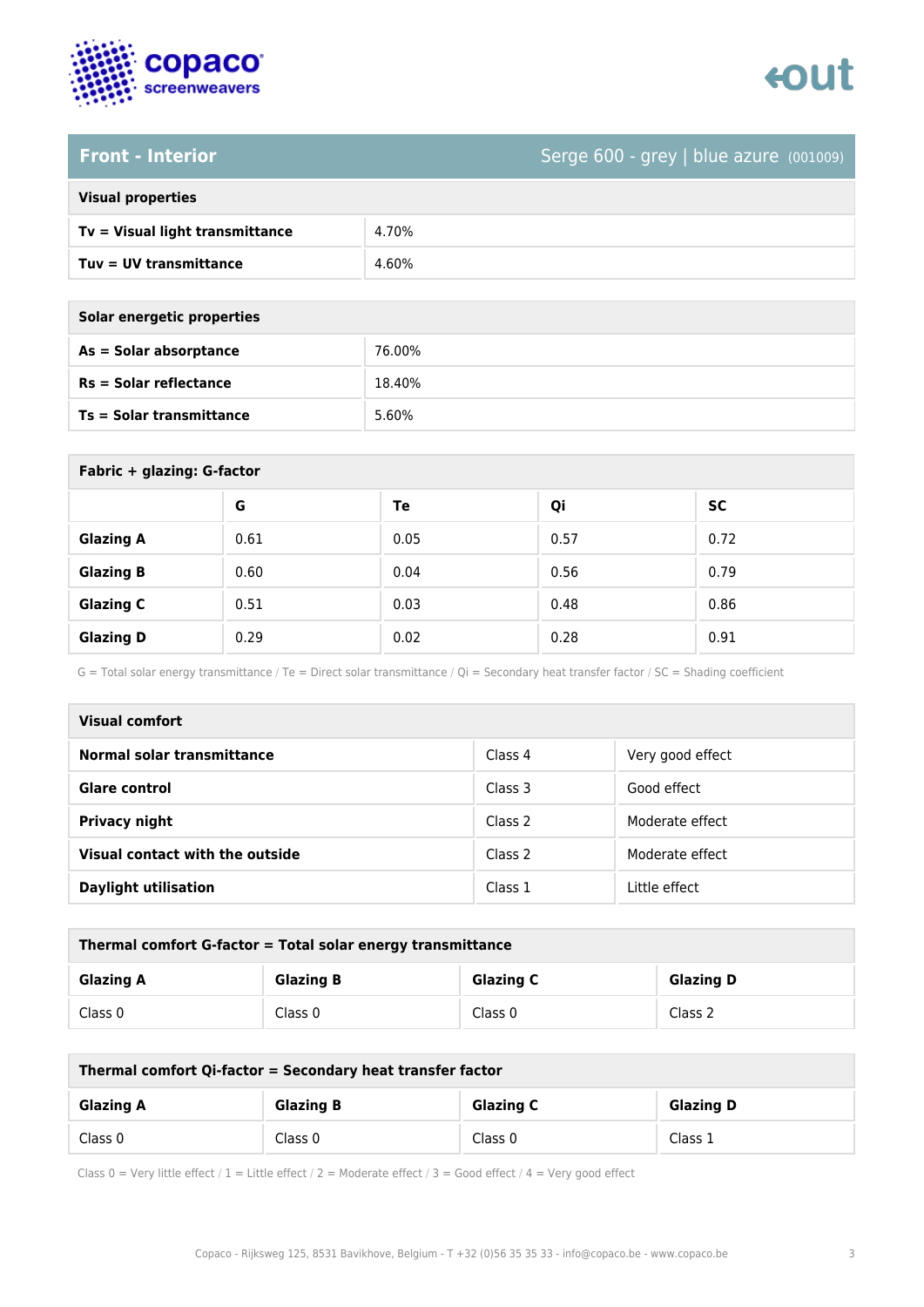

# enut

## **Back - Interior** Serge 600 - grey | blue azure (001009)

|  | <b>Visual properties</b> |
|--|--------------------------|
|  |                          |

| $Tv = Visual light transmittance$ | 4.70% |
|-----------------------------------|-------|
| Tuv = UV transmittance            | 4.60% |

| Solar energetic properties |
|----------------------------|
| As = Solar absorptance     |

| As = Solar absorptance          | 77.60% |
|---------------------------------|--------|
| $Rs = Solar$ reflectance        | 16.80% |
| <b>Ts = Solar transmittance</b> | 5.60%  |

| Fabric + glazing: G-factor |      |      |      |           |
|----------------------------|------|------|------|-----------|
|                            | G    | Te   | Qi   | <b>SC</b> |
| <b>Glazing A</b>           | 0.62 | 0.05 | 0.57 | 0.73      |
| <b>Glazing B</b>           | 0.61 | 0.04 | 0.57 | 0.80      |
| <b>Glazing C</b>           | 0.51 | 0.03 | 0.49 | 0.87      |
| <b>Glazing D</b>           | 0.29 | 0.02 | 0.28 | 0.92      |

G = Total solar energy transmittance / Te = Direct solar transmittance / Qi = Secondary heat transfer factor / SC = Shading coefficient

| Visual comfort                  |         |                  |  |  |
|---------------------------------|---------|------------------|--|--|
| Normal solar transmittance      | Class 4 | Very good effect |  |  |
| <b>Glare control</b>            | Class 3 | Good effect      |  |  |
| Privacy night                   | Class 2 | Moderate effect  |  |  |
| Visual contact with the outside | Class 2 | Moderate effect  |  |  |
| <b>Daylight utilisation</b>     | Class 1 | Little effect    |  |  |

| Thermal comfort G-factor = Total solar energy transmittance                  |         |         |         |  |
|------------------------------------------------------------------------------|---------|---------|---------|--|
| <b>Glazing C</b><br><b>Glazing B</b><br><b>Glazing D</b><br><b>Glazing A</b> |         |         |         |  |
| Class 0                                                                      | Class 0 | Class 0 | Class 2 |  |

| Thermal comfort Qi-factor = Secondary heat transfer factor                   |         |         |         |  |
|------------------------------------------------------------------------------|---------|---------|---------|--|
| <b>Glazing C</b><br><b>Glazing B</b><br><b>Glazing D</b><br><b>Glazing A</b> |         |         |         |  |
| Class 0                                                                      | Class 0 | Class 0 | Class 1 |  |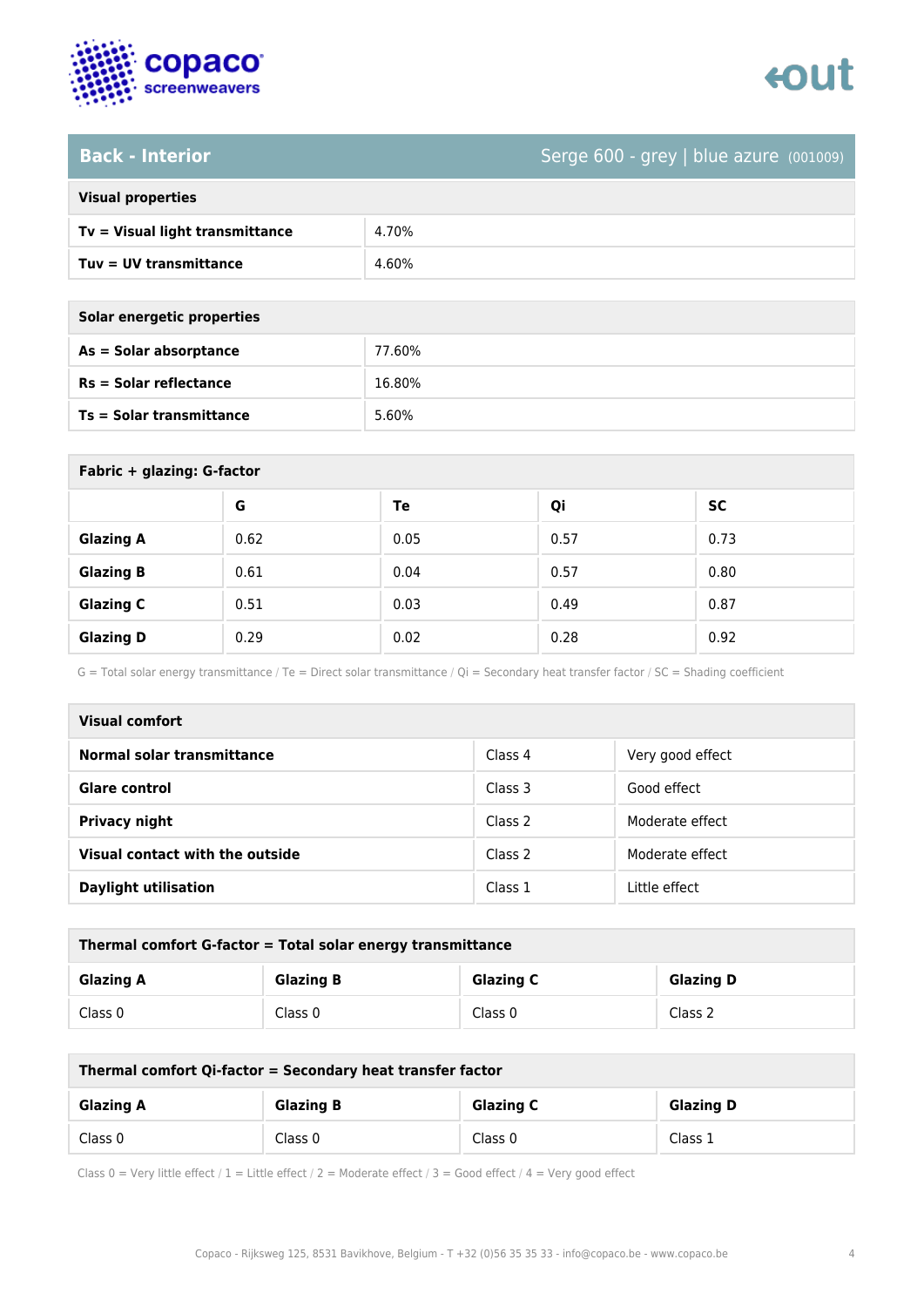

# enut

## **Front - Exterior** Serge 600 - grey | blue azure (001009)

| <b>Visual properties</b> |  |
|--------------------------|--|
|                          |  |

| Tv = Visual light transmittance | 4.70% |
|---------------------------------|-------|
| Tuy = UV transmittance          | 4.60% |

| Solar energetic properties |        |  |
|----------------------------|--------|--|
| $As = Solar absorption$    | 76.00% |  |
| $Rs = Solar$ reflectance   | 18.40% |  |

| <b>Ts = Solar transmittance</b> |   | 5.60% |    |           |
|---------------------------------|---|-------|----|-----------|
| Fabric + glazing: G-factor      |   |       |    |           |
|                                 | G | Тe    | Oi | <b>SC</b> |

|                  |      | --   | ∼.   | --   |
|------------------|------|------|------|------|
| <b>Glazing A</b> | 0.21 | 0.05 | 0.16 | 0.25 |
| <b>Glazing B</b> | 0.16 | 0.04 | 0.13 | 0.22 |
| <b>Glazing C</b> | 0.10 | 0.03 | 0.08 | 0.18 |
| <b>Glazing D</b> | 0.09 | 0.02 | 0.07 | 0.27 |

G = Total solar energy transmittance / Te = Direct solar transmittance / Qi = Secondary heat transfer factor / SC = Shading coefficient

| Thermal comfort G-factor = Total solar energy transmittance |                  |                  |                  |
|-------------------------------------------------------------|------------------|------------------|------------------|
| <b>Glazing A</b>                                            | <b>Glazing B</b> | <b>Glazing C</b> | <b>Glazing D</b> |
| Class 2                                                     | Class 2          | Class 3          | Class 4          |

| Thermal comfort Qi-factor = Secondary heat transfer factor |                  |                  |                  |
|------------------------------------------------------------|------------------|------------------|------------------|
| <b>Glazing A</b>                                           | <b>Glazing B</b> | <b>Glazing C</b> | <b>Glazing D</b> |
| Class 2                                                    | Class 2          | Class 3          | Class 3          |